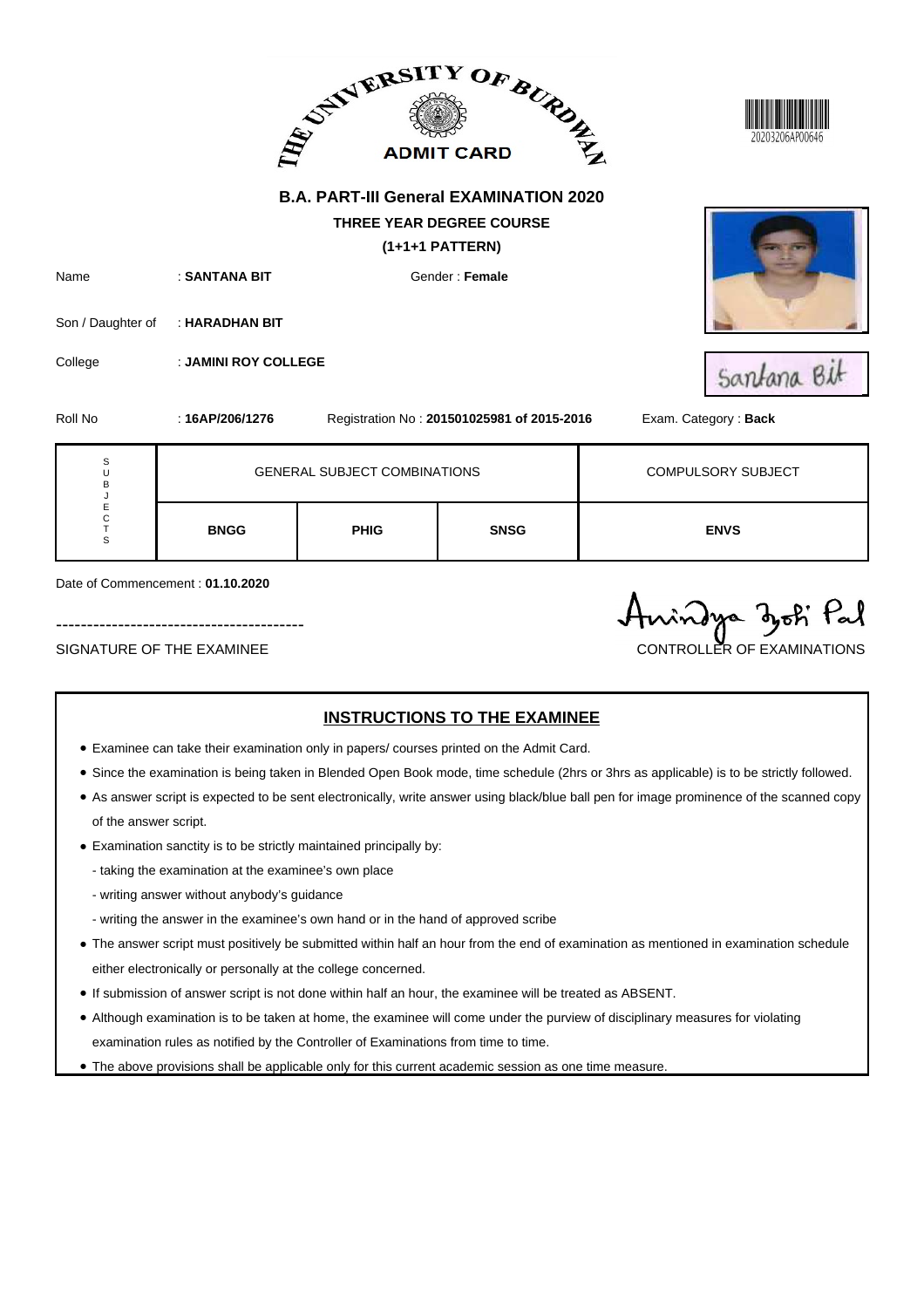|                                      |                                                            | ADMITCARD BURGE                               |                                               | 20203206AP0076            |
|--------------------------------------|------------------------------------------------------------|-----------------------------------------------|-----------------------------------------------|---------------------------|
|                                      |                                                            | <b>B.A. PART-III General EXAMINATION 2020</b> | THREE YEAR DEGREE COURSE<br>$(1+1+1$ PATTERN) |                           |
| Name<br>Son / Daughter of<br>College | : SK AZHARUDDIN<br>: SK MANIRUDDIN<br>: JAMINI ROY COLLEGE |                                               | Gender: Male                                  | pharitadin                |
| Roll No                              | : $16AP/206/1301$                                          |                                               | Registration No: 201501026006 of 2015-2016    | Exam. Category: Back      |
| S<br>U<br>B                          |                                                            | <b>GENERAL SUBJECT COMBINATIONS</b>           |                                               | <b>COMPULSORY SUBJECT</b> |
| J<br>E<br>C<br>T<br>S                |                                                            |                                               | <b>PLSG</b>                                   |                           |

Date of Commencement : **01.10.2020**

SIGNATURE OF THE EXAMINEE CONTROLLER OF EXAMINATIONS

----------------------------------------

Anindya zoti Pal

- Examinee can take their examination only in papers/ courses printed on the Admit Card.
- Since the examination is being taken in Blended Open Book mode, time schedule (2hrs or 3hrs as applicable) is to be strictly followed.
- As answer script is expected to be sent electronically, write answer using black/blue ball pen for image prominence of the scanned copy of the answer script.
- Examination sanctity is to be strictly maintained principally by:
	- taking the examination at the examinee's own place
	- writing answer without anybody's guidance
	- writing the answer in the examinee's own hand or in the hand of approved scribe
- The answer script must positively be submitted within half an hour from the end of examination as mentioned in examination schedule either electronically or personally at the college concerned.
- If submission of answer script is not done within half an hour, the examinee will be treated as ABSENT.
- Although examination is to be taken at home, the examinee will come under the purview of disciplinary measures for violating examination rules as notified by the Controller of Examinations from time to time.
- The above provisions shall be applicable only for this current academic session as one time measure.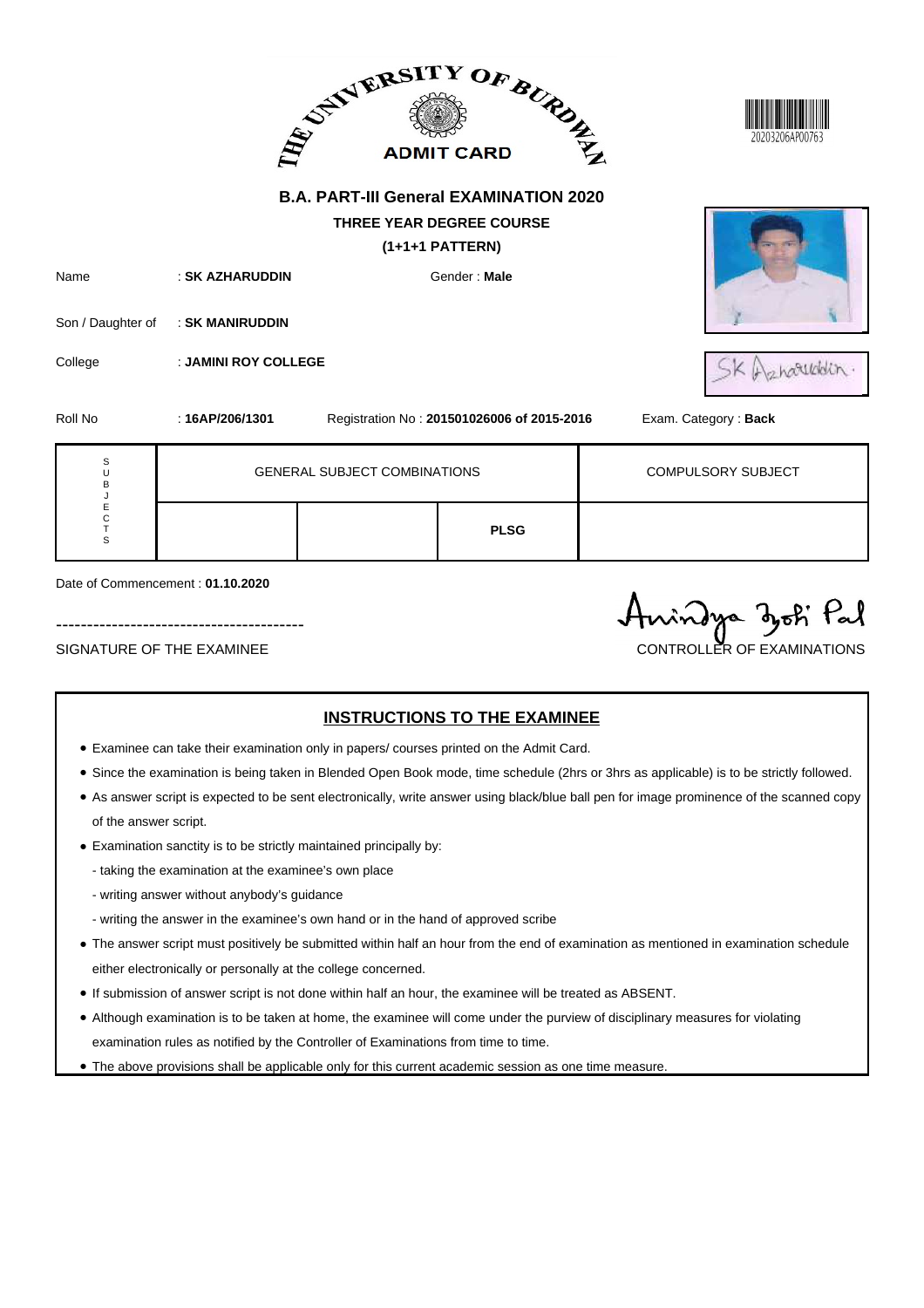|                                      |                                     | ADMIT CARD AND ALABORATION                                                                            | 20203206AP0077                             |                           |
|--------------------------------------|-------------------------------------|-------------------------------------------------------------------------------------------------------|--------------------------------------------|---------------------------|
|                                      |                                     | <b>B.A. PART-III General EXAMINATION 2020</b><br><b>THREE YEAR DEGREE COURSE</b><br>$(1+1+1$ PATTERN) |                                            |                           |
| Name<br>Son / Daughter of            | : BISWAJIT PAKHUI<br>: RATAN PAKHUI | Gender: Male                                                                                          |                                            |                           |
| College                              | : JAMINI ROY COLLEGE                |                                                                                                       |                                            | Biswazit Pakhui           |
| Roll No                              | : 17AP/206/1072                     |                                                                                                       | Registration No: 201601026833 of 2016-2017 | Exam. Category: Back      |
| $\mathbf S$<br>U<br>B<br>J<br>E<br>C |                                     | <b>GENERAL SUBJECT COMBINATIONS</b>                                                                   |                                            | <b>COMPULSORY SUBJECT</b> |
| $\top$<br>S                          |                                     |                                                                                                       | <b>HISG</b>                                |                           |

Date of Commencement : **01.10.2020**

SIGNATURE OF THE EXAMINEE CONTROLLER OF EXAMINATIONS

----------------------------------------

Anindya zoti Pal

- Examinee can take their examination only in papers/ courses printed on the Admit Card.
- Since the examination is being taken in Blended Open Book mode, time schedule (2hrs or 3hrs as applicable) is to be strictly followed.
- As answer script is expected to be sent electronically, write answer using black/blue ball pen for image prominence of the scanned copy of the answer script.
- Examination sanctity is to be strictly maintained principally by:
	- taking the examination at the examinee's own place
	- writing answer without anybody's guidance
	- writing the answer in the examinee's own hand or in the hand of approved scribe
- The answer script must positively be submitted within half an hour from the end of examination as mentioned in examination schedule either electronically or personally at the college concerned.
- If submission of answer script is not done within half an hour, the examinee will be treated as ABSENT.
- Although examination is to be taken at home, the examinee will come under the purview of disciplinary measures for violating examination rules as notified by the Controller of Examinations from time to time.
- The above provisions shall be applicable only for this current academic session as one time measure.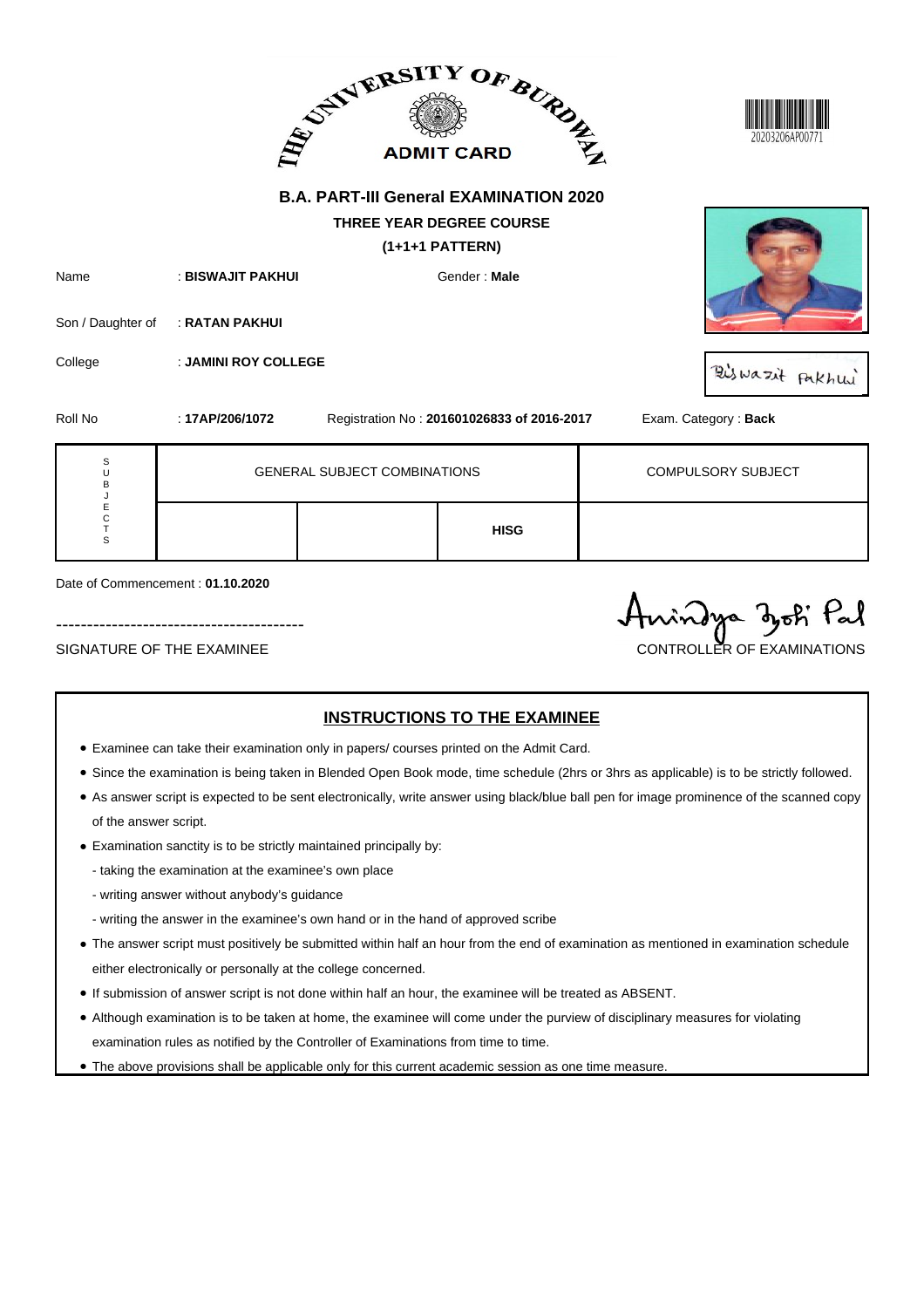|                       |                                  | ADMIT CARD AND ALLAST                         |                                                      | 20203206AP00656           |
|-----------------------|----------------------------------|-----------------------------------------------|------------------------------------------------------|---------------------------|
|                       |                                  | <b>B.A. PART-III General EXAMINATION 2020</b> |                                                      |                           |
|                       |                                  |                                               | <b>THREE YEAR DEGREE COURSE</b><br>$(1+1+1$ PATTERN) |                           |
| Name                  | : BOBY GHOSH                     |                                               | Gender: Female                                       |                           |
| Son / Daughter of     | : SWAPAN GHOSH                   |                                               |                                                      |                           |
| College               | : JAMINI ROY COLLEGE             |                                               |                                                      |                           |
| Roll No               | : 17AP/206/1077                  |                                               | Registration No: 201601026838 of 2016-2017           | Exam. Category: Back      |
| S<br>U<br>B           |                                  | <b>GENERAL SUBJECT COMBINATIONS</b>           |                                                      | <b>COMPULSORY SUBJECT</b> |
| J<br>E<br>C<br>T<br>S |                                  | <b>PHIG</b>                                   | <b>SNSG</b>                                          |                           |
|                       | Date of Commencement: 01.10.2020 |                                               |                                                      |                           |

| SIGNATURE OF THE EXAMINEE |  |  |
|---------------------------|--|--|

----------------------------------------

# Anindya zoti Pal SIGNATURE OF THE EXAMINEE CONTROLLER OF EXAMINATIONS

- Examinee can take their examination only in papers/ courses printed on the Admit Card.
- Since the examination is being taken in Blended Open Book mode, time schedule (2hrs or 3hrs as applicable) is to be strictly followed.
- As answer script is expected to be sent electronically, write answer using black/blue ball pen for image prominence of the scanned copy of the answer script.
- Examination sanctity is to be strictly maintained principally by:
	- taking the examination at the examinee's own place
	- writing answer without anybody's guidance
	- writing the answer in the examinee's own hand or in the hand of approved scribe
- The answer script must positively be submitted within half an hour from the end of examination as mentioned in examination schedule either electronically or personally at the college concerned.
- If submission of answer script is not done within half an hour, the examinee will be treated as ABSENT.
- Although examination is to be taken at home, the examinee will come under the purview of disciplinary measures for violating examination rules as notified by the Controller of Examinations from time to time.
- The above provisions shall be applicable only for this current academic session as one time measure.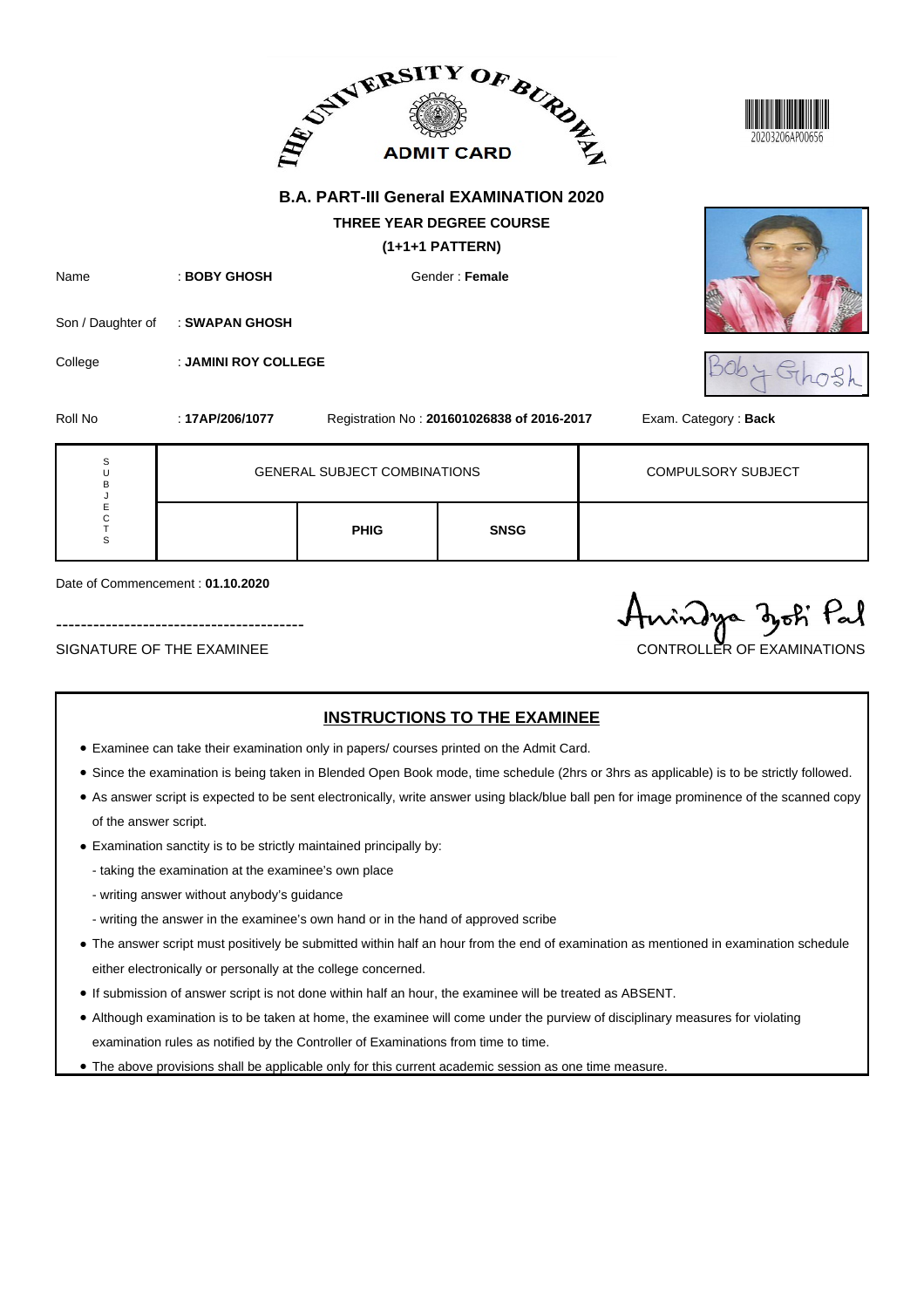|                            |                                  | ADMITCARD BURGE                               |                                                    | 20203206AP03306           |
|----------------------------|----------------------------------|-----------------------------------------------|----------------------------------------------------|---------------------------|
|                            |                                  | <b>B.A. PART-III General EXAMINATION 2020</b> |                                                    |                           |
|                            |                                  |                                               | <b>THREE YEAR DEGREE COURSE</b><br>(1+1+1 PATTERN) |                           |
| Name                       | : PRIYA MAJI                     |                                               | Gender: Female                                     |                           |
| Son / Daughter of          | : MADHUSUDAN MAJI                |                                               |                                                    |                           |
| College                    | : JAMINI ROY COLLEGE             |                                               |                                                    | Fraina Maji               |
| Roll No                    | : 17AP/206/1267                  |                                               | Registration No: 201601027028 of 2016-2017         | Exam. Category: Back      |
| S<br>U<br>B                |                                  | <b>GENERAL SUBJECT COMBINATIONS</b>           |                                                    | <b>COMPULSORY SUBJECT</b> |
| J<br>E<br>C<br>$\top$<br>S |                                  | <b>PHIG</b>                                   |                                                    |                           |
|                            | Date of Commencement: 01.10.2020 |                                               |                                                    |                           |

|                           | Aningya zoti Pal           |
|---------------------------|----------------------------|
| SIGNATURE OF THE EXAMINEE | CONTROLLER OF EXAMINATIONS |

- Examinee can take their examination only in papers/ courses printed on the Admit Card.
- Since the examination is being taken in Blended Open Book mode, time schedule (2hrs or 3hrs as applicable) is to be strictly followed.
- As answer script is expected to be sent electronically, write answer using black/blue ball pen for image prominence of the scanned copy of the answer script.
- Examination sanctity is to be strictly maintained principally by:
	- taking the examination at the examinee's own place
	- writing answer without anybody's guidance
	- writing the answer in the examinee's own hand or in the hand of approved scribe
- The answer script must positively be submitted within half an hour from the end of examination as mentioned in examination schedule either electronically or personally at the college concerned.
- If submission of answer script is not done within half an hour, the examinee will be treated as ABSENT.
- Although examination is to be taken at home, the examinee will come under the purview of disciplinary measures for violating examination rules as notified by the Controller of Examinations from time to time.
- The above provisions shall be applicable only for this current academic session as one time measure.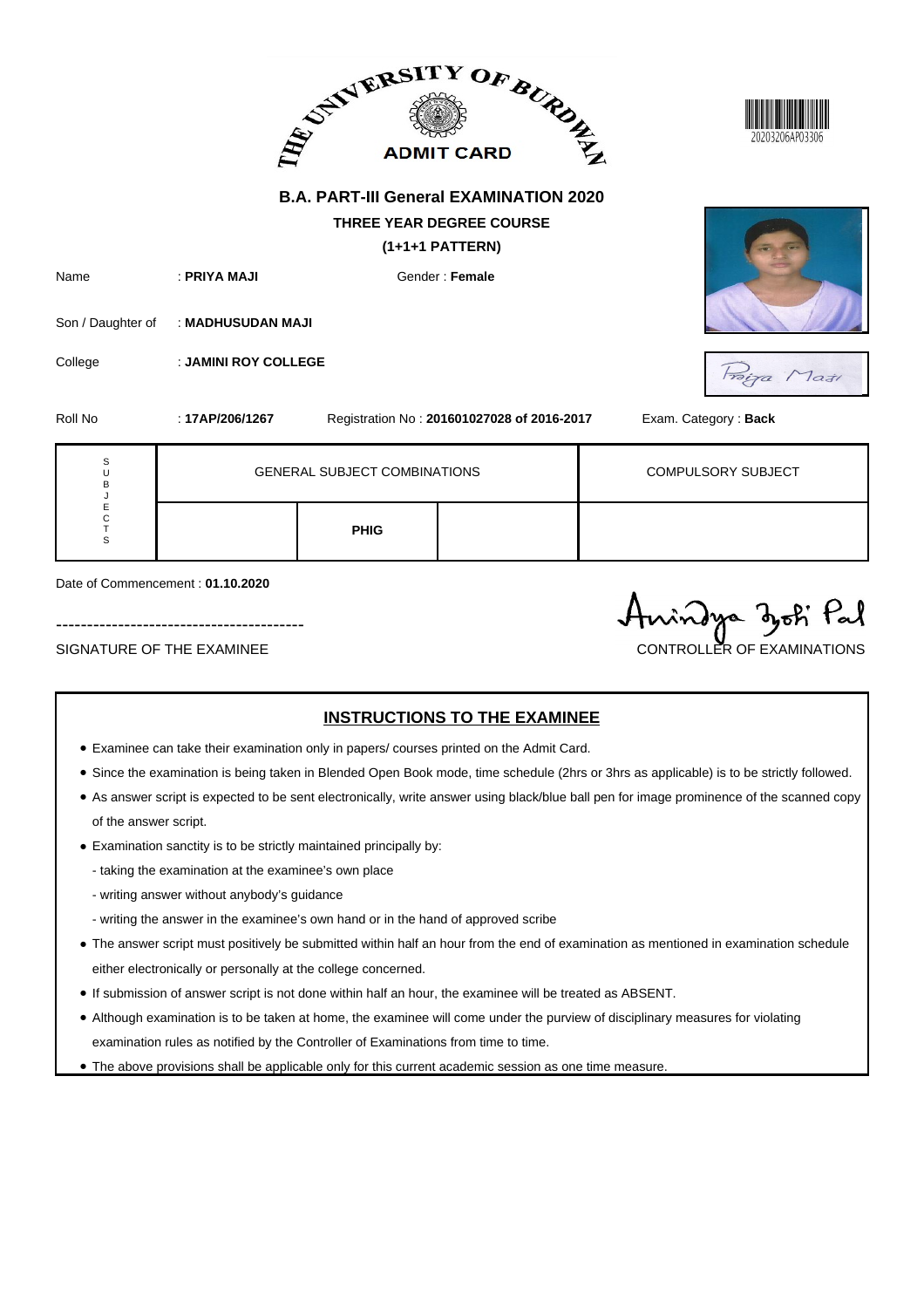|                                                      |                                                | ADMIT CARD AND ALL AND A                                                             |             |                           |  |
|------------------------------------------------------|------------------------------------------------|--------------------------------------------------------------------------------------|-------------|---------------------------|--|
|                                                      |                                                | <b>B.A. PART-III General EXAMINATION 2020</b>                                        |             |                           |  |
| Name<br>Son / Daughter of                            | : ROHIT BAURI<br>Gender: Male<br>: SAGAR BAURI |                                                                                      |             |                           |  |
| College<br>Roll No                                   | : JAMINI ROY COLLEGE<br>: 17AP/206/1333        | Rohit Bauzi<br>Exam. Category: Regular<br>Registration No: 201601027094 of 2016-2017 |             |                           |  |
| S<br>U<br>B                                          |                                                | <b>GENERAL SUBJECT COMBINATIONS</b>                                                  |             | <b>COMPULSORY SUBJECT</b> |  |
| J<br>E<br>C<br>$\mathsf T$<br>S                      | <b>BNGG</b>                                    | <b>PHIG</b>                                                                          | <b>SNSG</b> | <b>ENVS</b>               |  |
| Date of Commencement: 01.10.2020<br>Anindya doch Pal |                                                |                                                                                      |             |                           |  |

#### SIGNATURE OF THE EXAMINEE CONTROLLER OF EXAMINATIONS

#### **INSTRUCTIONS TO THE EXAMINEE**

" ()

- Examinee can take their examination only in papers/ courses printed on the Admit Card.
- Since the examination is being taken in Blended Open Book mode, time schedule (2hrs or 3hrs as applicable) is to be strictly followed.
- As answer script is expected to be sent electronically, write answer using black/blue ball pen for image prominence of the scanned copy of the answer script.
- Examination sanctity is to be strictly maintained principally by:
	- taking the examination at the examinee's own place
	- writing answer without anybody's guidance
	- writing the answer in the examinee's own hand or in the hand of approved scribe
- The answer script must positively be submitted within half an hour from the end of examination as mentioned in examination schedule either electronically or personally at the college concerned.
- If submission of answer script is not done within half an hour, the examinee will be treated as ABSENT.
- Although examination is to be taken at home, the examinee will come under the purview of disciplinary measures for violating examination rules as notified by the Controller of Examinations from time to time.
- The above provisions shall be applicable only for this current academic session as one time measure.